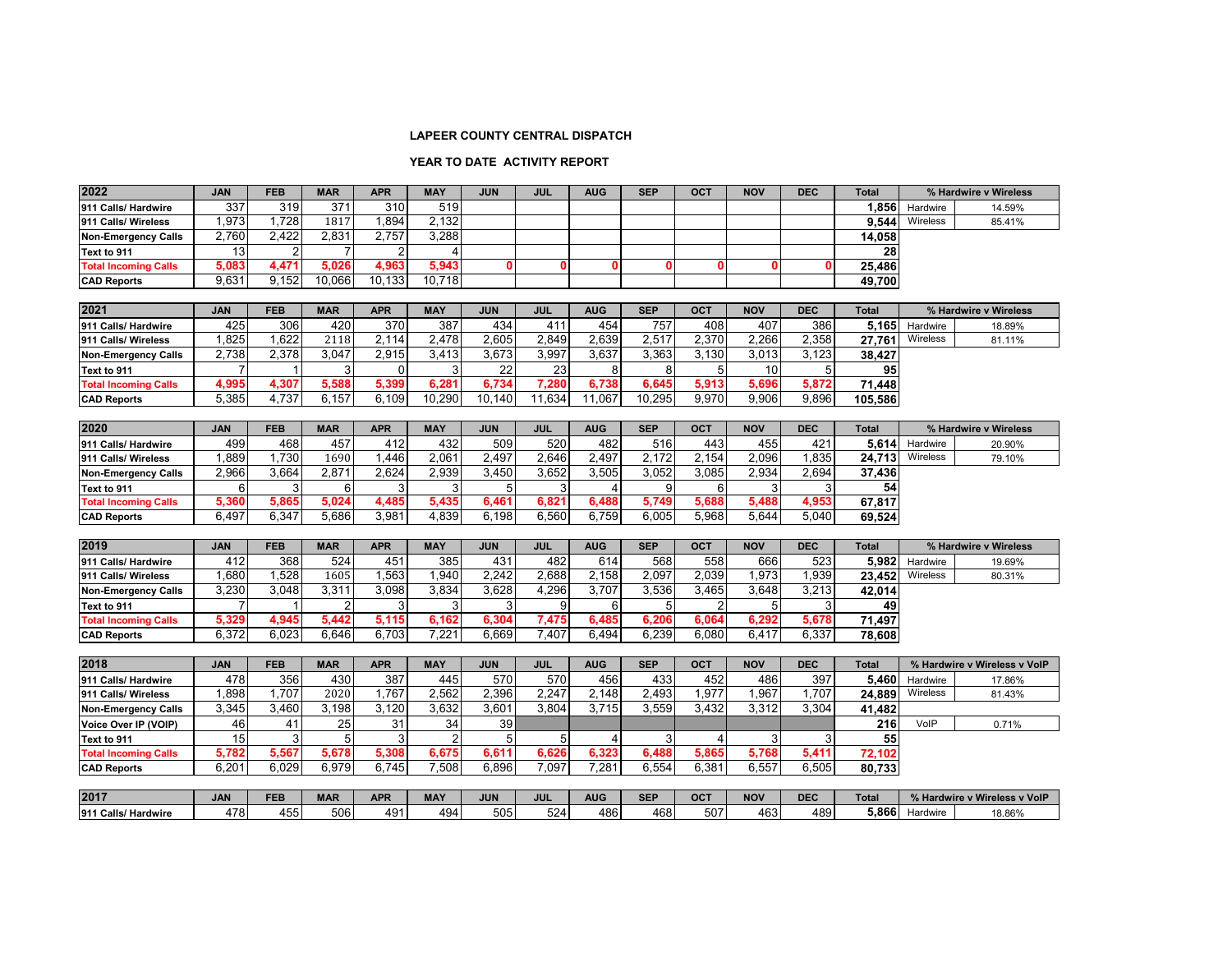| 911 Calls/ Wireless         | 1,880          | 1,652      | 2,111          | 1,989      | 2,154      | 2,240      | 2,415          | 2,205          | 2,187      | 2,095      | 1,858          | 2,076          | 24,862       | Wireless | 79.94%                       |
|-----------------------------|----------------|------------|----------------|------------|------------|------------|----------------|----------------|------------|------------|----------------|----------------|--------------|----------|------------------------------|
| <b>Non-Emergency Calls</b>  | 3,392          | 3,071      | 3,400          | 3,795      | 3,847      | 3,877      | 3,820          | 4,023          | 3,656      | 3,701      | 3,436          | 3,383          | 43,401       |          |                              |
| Voice Over IP (VOIP)        | 33             | 23         | 29             | 24         | 41         | 27         | 38             | 31             | 31         | 38         | 31             | 27             | 373          | VolP     | 1.20%                        |
| Text to 911                 | $\overline{4}$ | 11         | 10             | 5          | 10         | 13         | 8              | 8              | $\Delta$   | 30         | $\overline{4}$ | 6              | 113          |          |                              |
| <b>Total Incoming Calls</b> | 5,787          | 5,212      | 6,056          | 6,304      | 6,546      | 6,662      | 6,805          | 6,753          | 6,346      | 6,371      | 5,792          | 5,981          | 74,615       |          |                              |
| <b>CAD Reports</b>          | 5,867          | 5,602      | 6,337          | 6,451      | 6,920      | 6,598      | 7,067          | 6,848          | 6,758      | 6,664      | 6,359          | 6,163          | 77,634       |          |                              |
|                             |                |            |                |            |            |            |                |                |            |            |                |                |              |          |                              |
| 2016                        | <b>JAN</b>     | <b>FEB</b> | <b>MAR</b>     | <b>APR</b> | <b>MAY</b> | <b>JUN</b> | <b>JUL</b>     | <b>AUG</b>     | <b>SEP</b> | OCT        | <b>NOV</b>     | <b>DEC</b>     | <b>Total</b> |          | % Hardwire v Wireless v VolP |
| 911 Calls/ Hardwire         | 269            | 266        | 309            | 319        | 408        | 439        | 503            | 483            | 462        | 509        | 407            | 469            | 4,843        | Hardwire | 16.31%                       |
| 911 Calls/ Wireless         | 1,679          | 1.696      | 1.764          | 1,714      | 2.098      | 2.358      | 2.542          | 2.323          | 2,159      | 2,210      | 2.016          | 1.951          | 24,510       | Wireless | 82.55%                       |
| <b>Non-Emergency Calls</b>  | 3,735          | 3,683      | 3,820          | 3,559      | 4,095      | 4,246      | 4,467          | 4,198          | 3,475      | 3,755      | 3,452          | 3,319          | 45,804       |          |                              |
| Voice Over IP (VOIP)        | 18             | 21         | 6              | 21         | 40         | 40         | 24             | 42             | 33         | 34         | 30             | 28             | 337          | VoIP     | 1.14%                        |
| Text to 911                 | 8              |            | 10             | 9          | 6          | 10         | $\overline{7}$ | 8              | 9          | 5          | 15             | 12             | 106          |          |                              |
| <b>Total Incoming Calls</b> | 5,709          | 5,673      | 5,909          | 5,622      | 6,647      | 7,093      | 7,543          | 7,054          | 6,138      | 6,513      | 5,920          | 5,779          | 75,600       |          |                              |
| <b>CAD Reports</b>          | 5,696          | 5,603      | 6,299          | 6,076      | 6,553      | 6,774      | 6,951          | 6,629          | 6,480      | 6,397      | 6,232          | 5,897          | 75,587       |          |                              |
|                             |                |            |                |            |            |            |                |                |            |            |                |                |              |          |                              |
| 2015                        | <b>JAN</b>     | <b>FEB</b> | <b>MAR</b>     | <b>APR</b> | <b>MAY</b> | <b>JUN</b> | <b>JUL</b>     | <b>AUG</b>     | <b>SEP</b> | OCT        | <b>NOV</b>     | <b>DEC</b>     | <b>Total</b> |          | % Hardwire v Wireless v VolP |
| 911 Calls/ Hardwire         | 399            | 319        | 391            | 361        | 443        | 464        | 420            | 422            | 374        | 393        | 326            | 309            | 4,621        | Hardwire | 16.56%                       |
| 911 Calls/ Wireless         | 1,673          | 1.502      | 1,572          | 1,618      | 2.043      | 2.099      | 2.173          | 2.406          | 2,128      | 1.981      | 1.989          | 1.818          | 23,002       | Wireless | 82.45%                       |
| <b>Non-Emergency Calls</b>  | 3,934          | 3,630      | 4,168          | 4,373      | 4,518      | 4,535      | 4,736          | 4,428          | 3,966      | 3,935      | 3,716          | 3,637          | 49,576       |          |                              |
| Voice Over IP (VOIP)        | 18             | 22         | 23             | 22         | 24         | 30         | 28             | 26             | 25         | 24         | 23             | 11             | 276          | VoIP     | 0.99%                        |
| Text to 911                 | $\overline{7}$ | 5          | $\overline{1}$ | 6          | 3          | 11         | $\overline{7}$ | $\overline{7}$ | 6          | 3          | 6              | $\overline{7}$ | 69           |          |                              |
| <b>Total Incoming Calls</b> | 6,031          | 5,478      | 6,155          | 6,380      | 7,031      | 7,139      | 7,364          | 7,289          | 6,499      | 6,336      | 6.060          | 5,782          | 77,544       |          |                              |
| <b>CAD Reports</b>          | 5,796          | 5,012      | 6,048          | 6,057      | 6,256      | 6,302      | 6,137          | 6,297          | 5,952      | 6,001      | 6,306          | 5,669          | 71,833       |          |                              |
|                             |                |            |                |            |            |            |                |                |            |            |                |                |              |          |                              |
| 2014                        | <b>JAN</b>     | <b>FEB</b> | <b>MAR</b>     | <b>APR</b> | <b>MAY</b> | <b>JUN</b> | <b>JUL</b>     | <b>AUG</b>     | <b>SEP</b> | OCT        | <b>NOV</b>     | <b>DEC</b>     | <b>Total</b> |          | % Hardwire v Wireless v VoIP |
| 911 Calls/ Hardwire         | 476            | 375        | 499            | 472        | 476        | 465        | 546            | 516            | 515        | 436        | 449            | 410            | 5,635        | Hardwire | 20.47%                       |
| 911 Calls/ Wireless         | 1,822          | 1,486      | 1,602          | 1,614      | 1,749      | 2,012      | 2,154          | 2,129          | 1,830      | 1,878      | 1,726          | 1,574          | 21,576       | Wireless | 78.38%                       |
| <b>Non-Emergency Calls</b>  | 4,983          | 4,295      | 4,371          | 4,161      | 4,017      | 4,208      | 4,676          | 4,495          | 4,113      | 4,175      | 3,911          | 3,793          | 51,198       |          |                              |
| Voice Over IP (VOIP)        | 33             | 19         | 21             | 21         | 32         | 20         | 25             | 30             | 24         | 32         | 35             | 23             | 315          | VoIP     | 1.14%                        |
| Text to 911                 | N/A            | N/A        | N/A            | N/A        | N/A        | N/A        | 33             | $\overline{a}$ | $\Delta$   | 5          | $\overline{1}$ | 27             | 74           |          |                              |
| <b>Total Incoming Calls</b> | 7,314          | 6,175      | 6,493          | 6,268      | 6,274      | 6,705      | 7,434          | 7,174          | 6,486      | 6,526      | 6,122          | 5,827          | 78,798       |          |                              |
| <b>CAD Reports</b>          | 5,458          | 5,208      | 6,167          | 6,155      | 6,527      | 6,348      | 6,688          | 6,296          | 6,232      | 5,983      | 5,782          | 5,618          | 72,462       |          |                              |
|                             |                |            |                |            |            |            |                |                |            |            |                |                |              |          |                              |
| 2013                        | <b>JAN</b>     | <b>FEB</b> | <b>MAR</b>     | <b>APR</b> | <b>MAY</b> | <b>JUN</b> | <b>JUL</b>     | <b>AUG</b>     | <b>SEP</b> | <b>OCT</b> | <b>NOV</b>     | <b>DEC</b>     | <b>Total</b> |          | % Hardwire v Wireless v VoIP |
| 911 Calls/ Hardwire         | 406            | 314        | 289            | 362        | 432        | 585        | 534            | 575            | 461        | 465        | 456            | 546            | 5,425        | Hardwire | 19.42%                       |
| 911 Calls/ Wireless         | 1,649          | 1,515      | 1,519          | 1,529      | 1,787      | 2,074      | 2,040          | 2,071          | 1,805      | 1,755      | 2,014          | 2,402          | 22,160       | Wireless | 79.33%                       |
| <b>Non-Emergency Calls</b>  | 4,506          | 4,119      | 4,491          | 4,342      | 4,787      | 4,929      | 4,668          | 4,776          | 4,285      | 4,191      | 4,319          | 4,918          | 54,331       |          |                              |
| Voice Over IP (VOIP)        | 22             | 21         | 18             | 23         | 22         | 40         | 32             | 31             | 40         | 37         | 33             | 29             | 348          | VolP     | 1.25%                        |
| <b>Total Incoming Calls</b> | 6,583          | 5,969      | 6,317          | 6.256      | 7.028      | 7,628      | 7,274          | 7,453          | 6,591      | 6,448      | 6,822          | 7,895          | 82,264       |          |                              |
| <b>CAD Reports</b>          | 5,886          | 5,113      | 5,725          | 5,616      | 6,002      | 6,051      | 6,455          | 6,708          | 6,301      | 6,419      | 6,594          | 6,099          | 72,969       |          |                              |
|                             |                |            |                |            |            |            |                |                |            |            |                |                |              |          |                              |
| 2012                        | JAN            | <b>FEB</b> | <b>MAR</b>     | <b>APR</b> | <b>MAY</b> | <b>JUN</b> | <b>JUL</b>     | <b>AUG</b>     | <b>SEP</b> | <b>OCT</b> | <b>NOV</b>     | <b>DEC</b>     | <b>Total</b> |          | % Hardwire v Wireless v VolP |
| 911 Calls/ Hardwire         | 543            | 352        | 483            | 389        | 455        | 357        | 478            | 527            | 493        | 445        | 337            | 393            | 5,252        | Hardwire | 19.48%                       |
| 911 Calls/ Wireless         | 1,690          | 1,548      | 1,636          | 1,566      | 1,836      | 1,897      | 2,170          | 1,986          | 1,843      | 1,879      | 1,720          | 1,726          | 21,497       | Wireless | 79.73%                       |
| <b>Non-Emergency Calls</b>  | 4,861          | 4,703      | 5,209          | 4,786      | 5,165      | 5,148      | 5,412          | 4,960          | 4,763      | 4,742      | 4,450          | 4,683          | 58,882       |          |                              |
| Voice Over IP (VOIP)        | 13             | 11         | 16             | 22         | 18         | 16         | 22             | 16             | 18         | 20         | 22             | 19             | 213          | VolP     | 0.79%                        |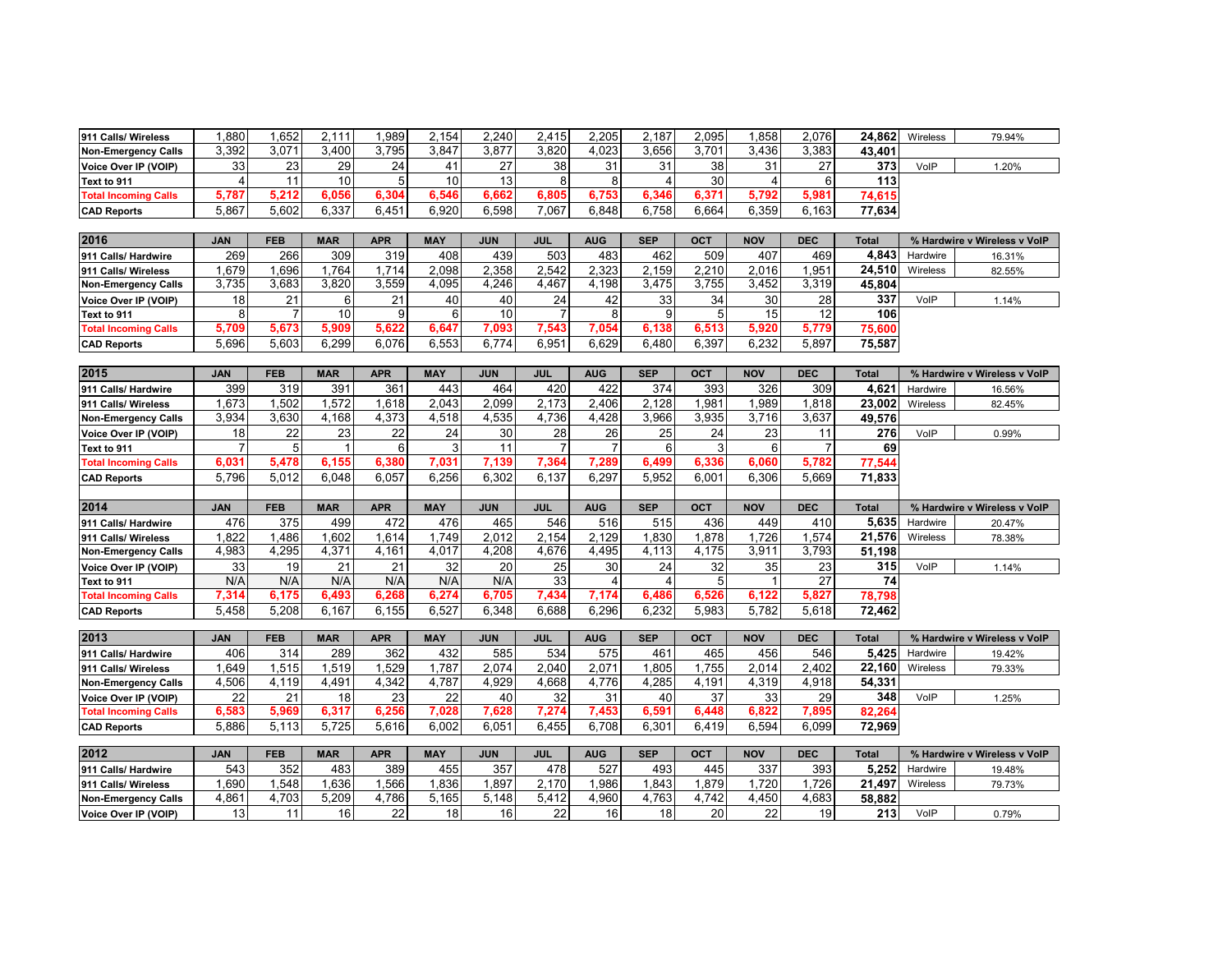| <b>Total Incoming Calls</b> | 7,107      | 6,614      | 7,344      | 6,763      | 7,474      | 7,418      | 8.082      | 7,489      | 7,117      | 7,086      | 6,529      | 6,821      | 85,844       |          |                              |
|-----------------------------|------------|------------|------------|------------|------------|------------|------------|------------|------------|------------|------------|------------|--------------|----------|------------------------------|
|                             | 5.724      | 5.389      | 6.248      | 5.891      | 6,181      | 5,996      | 6.384      | 5,938      | 5.627      | 5,765      | 5.771      | 5.240      |              |          |                              |
| <b>CAD Reports</b>          |            |            |            |            |            |            |            |            |            |            |            |            | 70,154       |          |                              |
| 2011                        | <b>JAN</b> | <b>FEB</b> | <b>MAR</b> | <b>APR</b> | <b>MAY</b> | <b>JUN</b> | <b>JUL</b> | <b>AUG</b> | <b>SEP</b> | <b>OCT</b> | <b>NOV</b> | <b>DEC</b> | Total        |          | % Hardwire v Wireless v VoIP |
| 911 Calls/ Hardwire         | 569        | 513        | 569        | 530        | 637        | 654        | 630        | 612        | 503        | 538        | 551        | 581        | 6,887        | Hardwire | 24.00%                       |
| 911 Calls/ Wireless         | 1,617      | 1,533      | 1,569      | 1,544      | 1,739      | 1,911      | 2,101      | 2,003      | 1,844      | 1,914      | 1,812      | 1,907      | 21,494       | Wireless | 74.91%                       |
| <b>Non-Emergency Calls</b>  | 3,411      | 4,751      | 5,410      | 4,841      | 5,738      | 5,674      | 5,758      | 5,840      | 5,333      | 5,521      | 4,994      | 5,205      | 62,476       |          |                              |
| Voice Over IP (VOIP)        | 20         | 10         | 38         | 24         | 22         | 18         | 16         | 33         | 64         | 36         | 14         | 16         | 311          | VolP     | 1.08%                        |
| <b>Total Incoming Calls</b> | 5,617      | 6,807      | 7,586      | 6,939      | 8,136      | 8,257      | 8,505      | 8,488      | 7,744      | 8,009      | 7,371      | 7,709      | 91,168       |          |                              |
| <b>CAD Reports</b>          | 5,303      | 4,823      | 5,854      | 5,378      | 5,982      | 6,054      | 6,189      | 6,035      | 5,586      | 5,798      | 5,776      | 5,444      | 68,222       |          |                              |
|                             |            |            |            |            |            |            |            |            |            |            |            |            |              |          |                              |
| 2010                        | <b>JAN</b> | <b>FEB</b> | <b>MAR</b> | <b>APR</b> | <b>MAY</b> | <b>JUN</b> | <b>JUL</b> | <b>AUG</b> | <b>SEP</b> | <b>OCT</b> | <b>NOV</b> | <b>DEC</b> | <b>Total</b> |          | % Hardwire v Wireless v VolP |
| 911 Calls/ Hardwire         | 823        | 554        | 682        | 598        | 689        | 618        | 761        | 648        | 663        | 610        | 559        | 571        | 7,776        | Hardwire | 27.23%                       |
| 911 Calls/ Wireless         | 1,354      | 1,364      | 1,375      | 1,435      | 1.868      | 1.761      | 1,969      | 2.059      | 1.868      | 1.834      | 1.648      | 1,931      | 20,466       | Wireless | 71.66%                       |
| <b>Non-Emergency Calls</b>  | 5,571      | 5,035      | 5,506      | 5,525      | 6,048      | 5,782      | 6,635      | 6,431      | 5,925      | 5,747      | 5,213      | 5,438      | 68,856       |          |                              |
| Voice Over IP (VOIP)        | 30         | 26         | 28         | 16         | 38         | 22         | 14         | 32         | 28         | 28         | 30         | 26         | 318          | VolP     | 1.11%                        |
| <b>Total Incoming Calls</b> | 7,778      | 6,979      | 7,591      | 7,574      | 8,643      | 8,183      | 9,379      | 9,170      | 8,484      | 8,219      | 7,450      | 7,966      | 97,416       |          |                              |
| <b>CAD Reports</b>          | 5,652      | 5,037      | 6,151      | 5,852      | 6,242      | 6.010      | 6.344      | 6,380      | 6.046      | 6.010      | 5,390      | 5,230      | 70,344       |          |                              |
|                             |            |            |            |            |            |            |            |            |            |            |            |            |              |          |                              |
| 2009                        | <b>JAN</b> | <b>FEB</b> | <b>MAR</b> | <b>APR</b> | <b>MAY</b> | <b>JUN</b> | <b>JUL</b> | <b>AUG</b> | <b>SEP</b> | OCT        | <b>NOV</b> | <b>DEC</b> | <b>Total</b> |          | % Hardwire v Wireless v VoIP |
| 911 Calls/ Hardwire         | 732        | 678        | 782        | 697        | 798        | 734        | 747        | 776        | 672        | 626        | 645        | 709        | 8,596        | Hardwire | 31.15%                       |
| 911 Calls/ Wireless         | 1,444      | 1,263      | 1,396      | 1,469      | 1,651      | 1,608      | 1,569      | 1,786      | 1,542      | 1,640      | 1,588      | 1,672      | 18,628       | Wireless | 67.50%                       |
| <b>Non-Emergency Calls</b>  | 6,809      | 6,078      | 6,593      | 6,411      | 6,841      | 6,381      | 6,609      | 7,271      | 6,253      | 6,187      | 5,576      | 5,628      | 76,637       |          |                              |
| Voice Over IP (VOIP)        | 31         | 32         | 42         | 20         | 12         | 20         | 30         | 44         | 50         | 30         | 30         | 32         | 373          | VolP     | 1.35%                        |
| <b>Total Incoming Calls</b> | 9,016      | 8,051      | 8,813      | 8,597      | 9.302      | 8,743      | 8,955      | 9,877      | 8,517      | 8,483      | 7,839      | 8,041      | 104,234      |          |                              |
| <b>CAD Reports</b>          | 5,769      | 5,530      | 6,399      | 5,922      | 6,417      | 6,131      | 6,380      | 6,522      | 5,921      | 6,132      | 5,650      | 5,534      | 72,307       |          |                              |
|                             |            |            |            |            |            |            |            |            |            |            |            |            |              |          |                              |
| 2008                        | JAN        | <b>FEB</b> | <b>MAR</b> | <b>APR</b> | <b>MAY</b> | <b>JUN</b> | <b>JUL</b> | <b>AUG</b> | <b>SEP</b> | <b>OCT</b> | <b>NOV</b> | <b>DEC</b> | <b>Total</b> |          | % Hardwire v Wireless v VoIP |
| 911 Calls/ Hardwire         | 863        | 778        | 806        | 1,785      | 1,010      | 966        | 932        | 916        | 820        | 719        | 840        | 766        | 11,201       | Hardwire | 36.99%                       |
| 911 Calls/ Wireless         | 1,548      | 1,592      | 1,292      | 1,268      | 1,463      | 1,643      | 1,728      | 1,573      | 1,465      | 1,503      | 1,798      | 1,824      | 18,697       | Wireless | 61.74%                       |
| <b>Non-Emergency Calls</b>  | 7,272      | 6,475      | 6,545      | 6,661      | 6,736      | 7,270      | 7,026      | 7,020      | 6,858      | 7,025      | 6,177      | 7,010      | 82,075       |          |                              |
| Voice Over IP (VOIP)        | 54         | 19         | 26         | 22         | 44         | 28         | 32         | 32         | 26         | 28         | 42         | 34         | 387          | VolP     | 1.28%                        |
| <b>Total Incoming Calls</b> | 9,737      | 8,864      | 8,669      | 9,736      | 9,253      | 9,907      | 9,718      | 9,541      | 9,169      | 9,275      | 8,857      | 9,634      | 112,360      |          |                              |
| <b>CAD Reports</b>          | 6,476      | 5,827      | 6,195      | 6,302      | 6.535      | 6,535      | 6.548      | 6.539      | 5.889      | 6.230      | 5,990      | 5,885      | 74,951       |          |                              |
|                             |            |            |            |            |            |            |            |            |            |            |            |            |              |          |                              |
| 2007                        | JAN        | <b>FEB</b> | <b>MAR</b> | <b>APR</b> | <b>MAY</b> | <b>JUN</b> | <b>JUL</b> | <b>AUG</b> | <b>SEP</b> | <b>OCT</b> | <b>NOV</b> | <b>DEC</b> | <b>Total</b> |          | % Hardwire v Wireless v VoIP |
| 911 Calls/ Hardwire         | 879        | 850        | 989        | 848        | 938        | 837        | 1,010      | 865        | 845        | 859        | 791        | 775        | 10,486       | Hardwire | 35.80%                       |
| 911 Calls/ Wireless         | 1,574      | 1,559      | 1,318      | 1,428      | 1,483      | 1,565      | 1,584      | 1,688      | 1,418      | 1,646      | 1,597      | 1,551      | 18,411       | Wireless | 62.86%                       |
| <b>Non-Emergency Calls</b>  | 6,997      | 5,867      | 6,818      | 6,725      | 7,017      | 6,962      | 7,201      | 4,616      | 7,351      | 7,219      | 6,822      | 6,552      | 80,147       |          |                              |
| Voice Over IP (VOIP)        | 16         | 14         | 40         | 36         | 30         | 27         | 45         | 31         | 52         | 34         | 30         | 39         | 394          | VolP     | 1.35%                        |
| <b>Total Incoming Calls</b> | 9.466      | 8.290      | 9,165      | 9.037      | 9.468      | 9,391      | 9.840      | 7,200      | 9.666      | 9,758      | 9.240      | 8,917      | 109,438      |          |                              |
| <b>CAD Reports</b>          | 5,662      | 5,514      | 6,514      | 5,939      | 6,414      | 6,030      | 6,426      | 6,647      | 6,038      | 6,232      | 5,747      | 5,752      | 72,915       |          |                              |
| 2006                        | <b>JAN</b> | <b>FEB</b> | <b>MAR</b> | <b>APR</b> | <b>MAY</b> | <b>JUN</b> | <b>JUL</b> | <b>AUG</b> | <b>SEP</b> | <b>OCT</b> | <b>NOV</b> | <b>DEC</b> | <b>Total</b> |          | % Hardwire v Wireless v VoIP |
| 911 Calls/ Hardwire         | 1.077      | 928        | 1,076      | 1.011      | 1.106      | 1.224      | 1.571      | 1.406      | 1,316      | 1.466      | 1.274      | 980        | 14,435       | Hardwire | 48.85%                       |
| 911 Calls/ Wireless         | 1,206      | 1,314      | 1,187      | 1,133      | 1,226      | 1,412      | 1,253      | 1,177      | 1,125      | 1,179      | 1,189      | 1,415      | 14,816       | Wireless | 50.14%                       |
| <b>Non-Emergency Calls</b>  | 6,711      | 6,324      | 7,226      | 7,007      | 7,078      | 7,153      | 7,769      | 7,659      | 6,934      | 7,536      | 6,734      | 6,377      | 84,508       |          |                              |
|                             |            |            |            |            |            |            |            |            |            |            |            |            |              |          |                              |